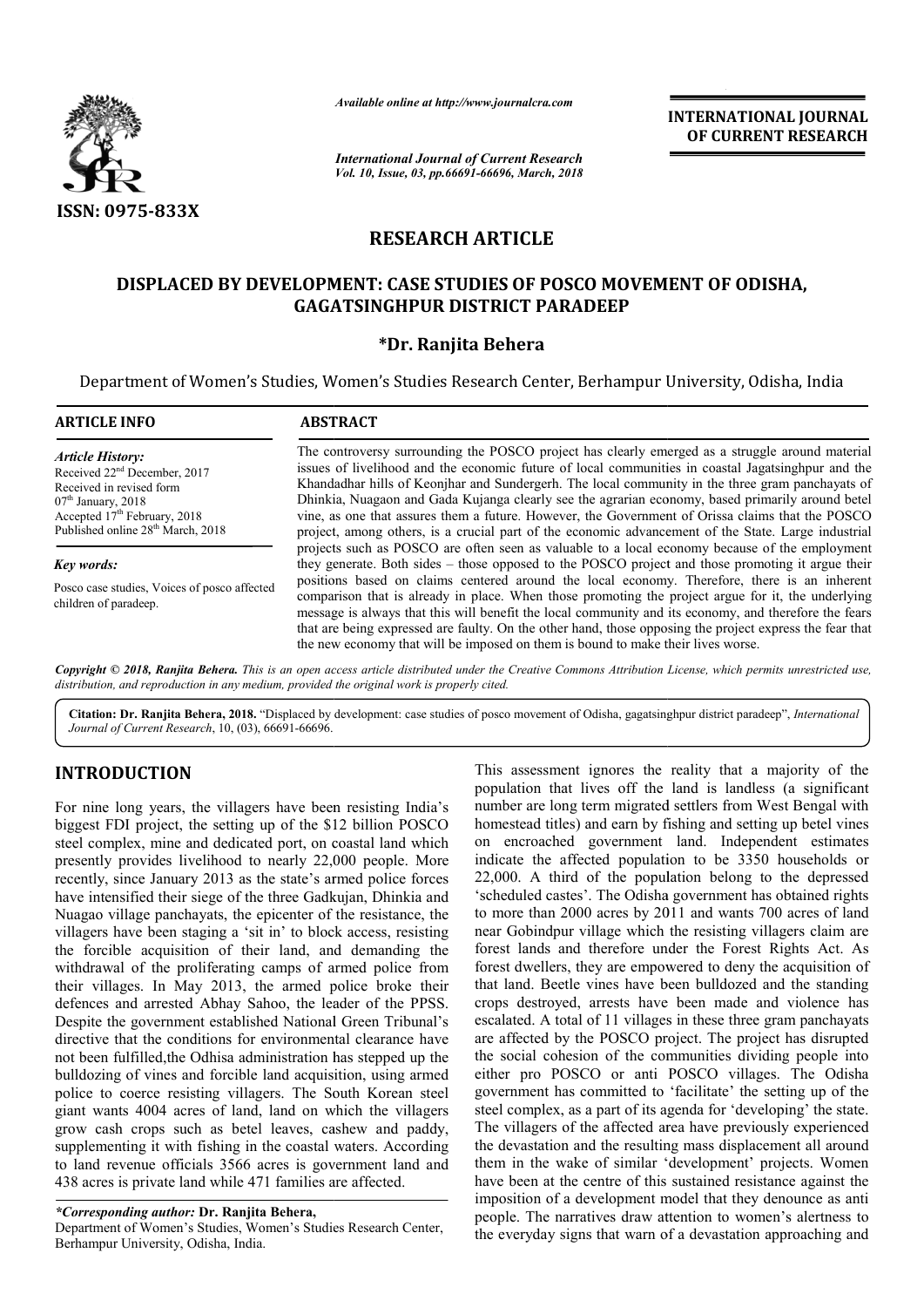how they spontaneously banded together in opposition even before the CPI leader Abhay Sahoo (Babu) came to spearhead the struggle in 2005. "The day the POSCO Company came and floated the huge balloons in our sky and a hole was bored in the ground near our village Patana, water levels in all our nearby ponds and wells rose alarmingly. The women were selflessly committed to saving land and livelihood and safeguarding the future of their children. Moreover, several women expressed concerns about the gender consequences of the influx of 'outsiders. Women constituted the front line of the blockade. At the signal of a threatened incursion by the POSCO men backed by armed police and state officials, the women would leave everything and for months on end camp out, living in tents constituting along with the children a human blockade braving lathi charges, brutal assaults and rubber bullets. Seemingly over these years, the women have overcome the fear of physical violence. The armed police have not hesitated to brutally assault women as they formed a human barricade blocking the entry of POSCO men and the armed police. Women have been bold and assertive in their confrontation with local elected representatives and the police including roughing up the district chairwoman, for which they have been charged with attempted rape and murder. They have repeatedly held the police hostage and prevented them from arresting men whose names are included in omnibus charge sheets that indict groups of men. About 250 criminal 'cases' have been filed by the police indicting 1500 of the residents, out of which 340 are women. As a result activist women are constrained from venturing out of the 'security' of the resistance site lest the police arrest them. Despite urgent health needs, the women dared not seek medical assistance. Even when they are able to reach these public facilities they are denied access by local authorities who tell them to "go to their leaders" for assistance. Inspired by the spontaneous naked protest of the Manipur women against the Assam Rifles (2004), Abhay Sahoo, the PPSS leader, suggested this to the women and alerted the media.

On two occasions, in 2008 and 2013 the women stripped themselves to drive away the POSCO people who had come with the police to Dhinkia village. Most active women are in the age group of 30 to 50 years. They either have young daughters or daughtersin- law to take care of the household chores, so that the women can be full time anti POSCO workers. Children are the first line of defence and while as a strategy it has been effective, it raises uncomfortable questions. In this confrontation, the police, the legal system and other government agencies have become positioned as a source of insecurity and oppression for the women. The demand is for the withdrawal of the police from their villages. However, there is a curious contradiction. Whereas, in moments of confrontation, women take pride in their defiance of the police, in more reflective moments, the women realise "the police are just the paid servants of government following government instructions. On occasions, the police have confessed that they are with us and we should not stop. So whenever we hold the police hostage in the village, we treat them well". For the women of the movement, state law and order institutions are deligitimised as they are seen as part of a corrupted system which has sacrificed the interests of citizens and sold out to globalised corporate interests. It is important to acknowledge that the anti POSCO movement leaders have been very successful in mobilising women and keeping the morale of the protest high. Women have displayed tremendous courage of conviction, and this is not only because of leaders like Abhay

Sahoo but because they are determined to hold on to their source of livelihood and the ancestral land. Women believe they have the largest stake in the movement and that has made for a selfless commitment to the struggle despite brutal assaults and escalating violence by the armed police, government agencies and POSCO men. A democratic government that refuses to respect the constitutional entitlement of people, especially women, who are the most honoured owners of the land in terms of how they have maintained the sanctity of the land and its sustainability, in fact has no legitimacy to rule. The anti POSCO movement members including women and children have used their fundamental right to challenge this refusal. Several such movements are ongoing all across the country and in a majority of cases, it is the strong presence and voice of women that stands witness to their rightful demand for justice including the demand to stand strong on their homestead. "As feminists, the question to ask is whether the effort of the left or any other political formation to use women as front liners, can lead to the gendering of the movement? More often it leads to instrumental sing women for its own end. In the anti POSCO movement, women are not seen as the architect of the movement as they are rarely included in the decision making processes. The strategies women employ are based on their memories of extreme suffering and unimaginable hope. The leadership recognizes this magic both in terms of the undeterred commitment of women as well as their practiced subservience to men whether as fathers, husbands or leaders. This is a familiar patriarchal script where women do not need to learn to follow. They, in fact, follow with full faith and trust. Men exploit this quality and find women to be the most reliable strategists and followers. " Moreover, the widely held belief that issues of life and livelihood are more important and issues of inequality related to gender and caste can be taken up once the economic issue is addressed, is often an obstacle in raising equality issues within the movement. The fact that women accept that the issue of domestic violence is secondary to the struggle for land and livelihood, is reflective of the perspective of leaders of such political movements.

### **Displaced by posco case studies**

Following Case Studies were compiled from the data being collected from the field through personal interview and group discussion method.

#### *Name: Manarama Khatua ,Village: Dhinkia*

ManaramaKhatuais 22 years old lady who lives in the village Dhinkia of Erasama block which comes under Gadakujanga police station of Jagatsinghpur district. She joined the movement in the year 2008. When POSCO came in 2005, many villagers had a fight with the police within the movement period. Mr. Maochi Ram Khatua and Mrs Srabani Khatua. Her parents used to discuss about the movement at home and she was inspired by their discussion. Then in the year 2008 she joined the movement along with her mother. Because she was a lady, POSCO supporter people wanted to defame her by spreading a scandal that she was a kept of Mr. Abhay Sahu. It was a totally false matter as reported by Monorama Khatua and Mr. Abaya Sahu. As she was blamed the unmarried Monarama is yet to get a match for her marriage. She is more than 36 years old. She is very happy about her position as POSCO cannot grab Dhinkia village. She has given her life to protect Paddy field, fish catch, battle cultivation (Dhana, Pana,Mina) which is an epitome of their identity of livelihood.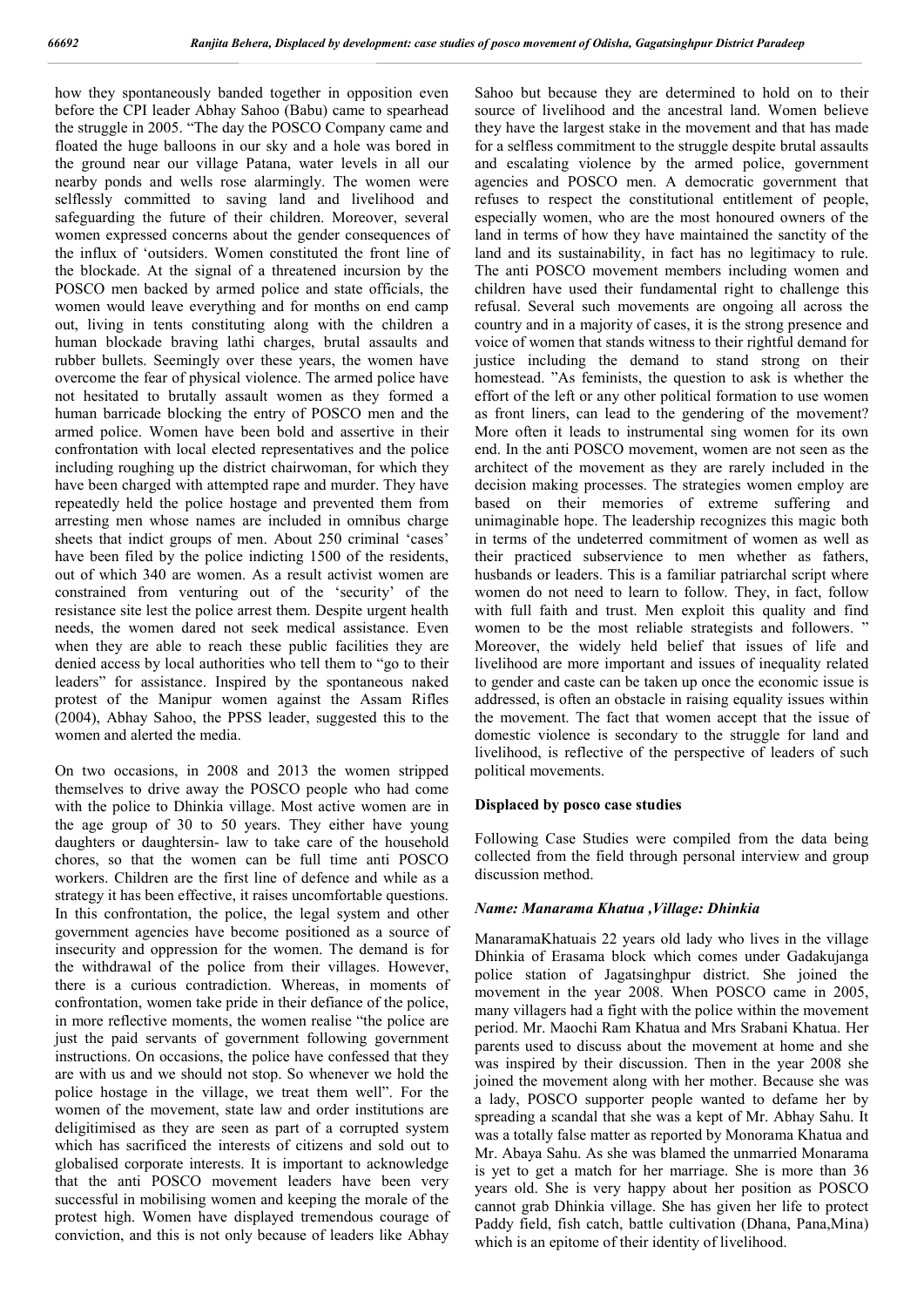In the year 2009 many women had been beaten by police. She had suffered 'Lathicharge' many times from the police. There have been warrants against 250 women and 340 women had gone to jail as reported by Ms. Khatua while taking interview. Cases are there against her but she was never caught by police because police are restricted to enter into her village. There are as many as 42 cases in her name. The movement affected significantly her personal life. When the movement started she was studying 10th standard. She wanted to be probably educated and wanted to go to college for higher study. But she joined the movement and could not go to college as police were searching her. She had gone through the phases where the police had taken her father, mother, brother to jail on false cases. That time she felt what is education for her? Her  $10<sup>th</sup>$ qualification is as equal to P. G qualification. She reported, "If I can fight for my mother land and save her, then there is nothing good in education as compare to my mother land". With this thought, she joined the movement. The people have never thought of negative and they are in fair side with positive thinking as reported by her. Monarama narrated her participation in movement from the beginning. In 2005 July first protest movement against was started for the first time in Balitutha. In the first November  $29<sup>th</sup>$  2007 again for three months a continuous movement was agitated.

In October 2008, Abhay Sahoo was arrested and since then the police had filed 42 cases against Manorama. She has been hiding since then and not going outside the village. In every movement 'lathicharge' was used to hide herself by climbing tree before the police come. She told us that, if they catch her, she has no chance of release. To make the women's movement weak, they put 'lathicharge' and took them to jail for months together. The company has not shown any bad behavior towards us as we have not given any opportunity for showing bad behavior towards women being reported by her. In the words of her, "The political parties used to help us but sometimes, due to fight among them those help stopped to come". Now CPI is with them. The leaders of the party CPI and different outside organizations come and join with them in the movement. People from different age groups participated in the movement together. Initially, men used to stand in front of the movement but when the police arrested most of the men protester, their movement became weak. Then they decided that women would stand in front and men would be in back. But nobody initiated to lead and everyone had said "no" for the leadership. She said she had strong desire and Abhay Sahu and others push was to lead the women's movement, and since then I lead the movement". All men were happy by watching her leadership as mentioned by her. She has never thought of joining politics through movement as she earlier had developed anti politics feeding.

She does not believe in the words of politicians as reported by her. She is not able to go outside because of these politicians. She reported, "Today, our chief minister doesn't even see how we are living, what the situation here is and how women get 'lathicharge' in the movement". She also said, "He has sent POSCO here to make the company but not interested to visit our place". She questioned, "Is it the main agenda of politics to torture us by giving order to take out everything from the villagers?" That's why, even she had interest in the politics; she wants to participate in the movement for saving her homeland. "We don't oppose to the company but we will not make to start the company", she said, an activist of anti POSCO Movement.

## *Name: Hemalata Malik,Village: Dhinkia*

Hemalata Mallikis 35 years old schedule caste community of Dhinkia village of Erasama block in Jagatsinghpur district. "When we heard about the POSCO project, we had meetings in our village and I was there at meeting", she said. She reported, "The next day we all went for the "Andolona" and I involved myself in the "Andolona". She stood in front and led the movement. She was beaten by Police Lathicharge. But due to lathichaarge I was more motivated towards the movement", she reported. She played one of lead role for the movement against the POSCO project. She left all her personal interest and work inorder to participate in the movement. She informed that everyone in the movement had voluntarily involved themselves. "We have intention to help each other in the movement", She told. She also said that the all the members of POSCO Pratirodh Sangram Samiti (PPSS) would come forward to help if anyone fell into difficult situation.

She joined the movement in 2008. In 2009 November, she along with her more than one hundred women was arrested and put them in jail around five days. Their children were alone at home and were crying as their mothers were in jail. After five days, when all of them were released from the jail, again they started the movement. She was put in false cases during the jail conviction. She reported us that the police had not shown any wrong behavior to her. She told that Communist party of India (CPI) had helped them during the movement. "Our movement will go on until the POSCO leave and I will be in movement until it goes", She said. When people of here village heard allout installation of POSCO project and the proposed induced displacement of villages in the area . She was an activist of anti POSCO movement and attached to Abhaya sahu. She was one of the care activists. Since 2005 she was targeted by the police in their heat list. Till 2014 she is in the list. She along with other care activists cannot go beyond Balitutha, a market area of the village. She along with all comrades is contented with in this area even for educational and hospital facility or need. Her children even are not allowed to go beyond Balitutha even for educational purpose. She was always found at the front of the movement and thus faced lathicharge, tear gas and tortured by the police. Lady police have given them foot blow doling movement time. She has left all her social and family activities of life to a secondary position but gave primary importance to participation in the movement. It is became the very tiny economy of her family was it threat. Her panbaras, peddy crop, CPR comes along with her hones were proposed to be displaced. Because of their strong protest and active participation in the movement; not a single home or agricultural field has not been either displaced or grabbed. When police lathi charged her and other women comrades, this is the thing which made them more decided to fight against POSCO project. Guni Jena is 38 age year old of village Gobindpur in Panchayat Dhinkia of Jagatsinghpur district. She belongs to OBC Caste.

When she heard that villagers would lose the Bettlevine (panabaraj) and agricultural land which was their main source during our discussion of income, she decided to participated in the movement as she reported. She was scared of her children's future as she might lose her major source of income. She joined the movement in 2008, and was with this movement from the very beginning. She said, "Our positive factor is our unity and we have good understanding among us". She had taken the leadership and joined the movement with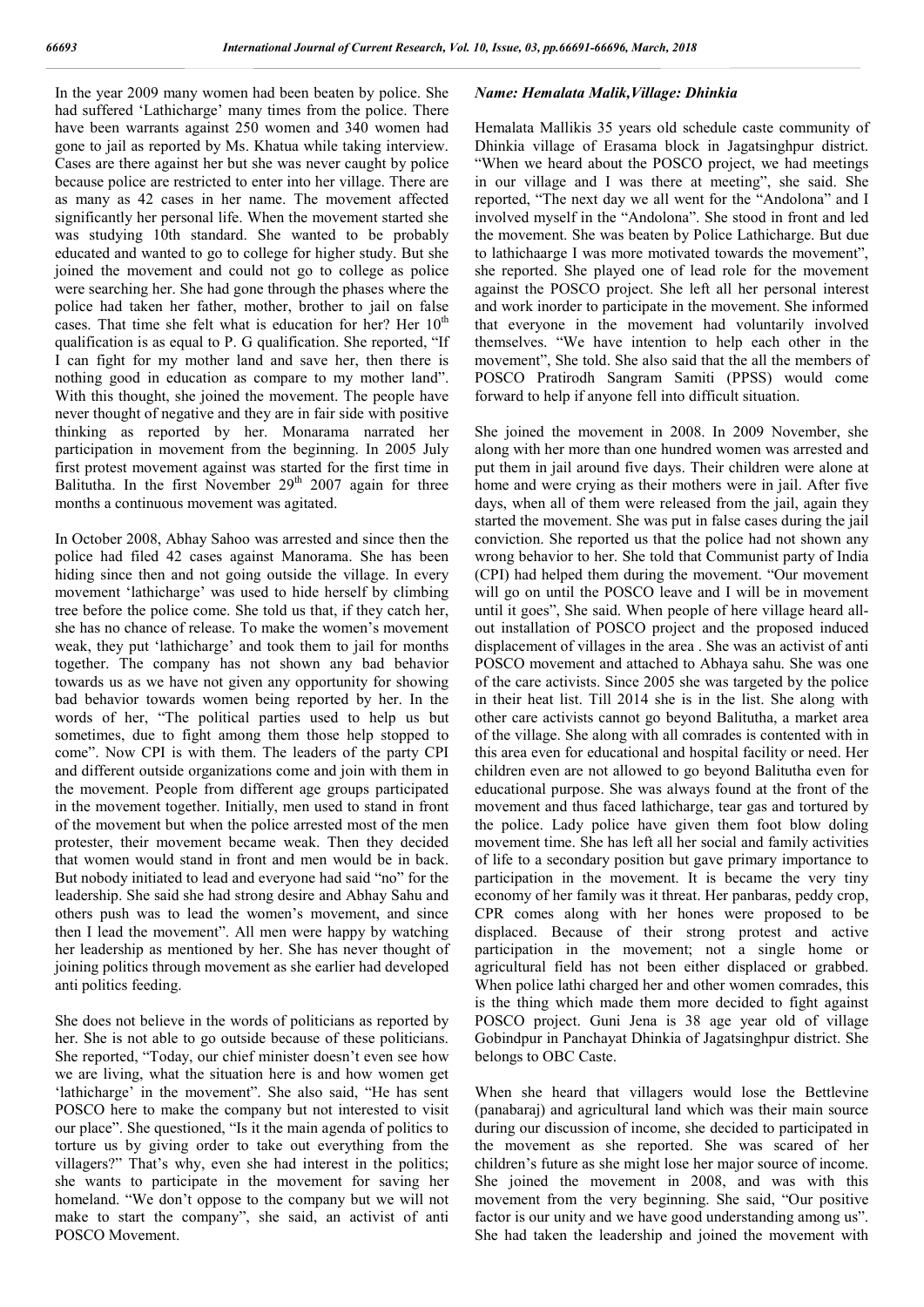Manorama Khatua, Sushma Swain, Bachani Biswla. "Whenever there was "lathicharge", they faced the police and they didn't allow Manorama Khatua to be caught". The police was mainly looking for Manorama khatua in order to weaken the women's movement against the POSCO project. She was never caught by the police due to the unity and strong strategy of the relief force. When every time when there is any upsurge in movement, police come and start lathicharge, and scold very badly to women. She said that police had made a lot of false cases against men and women of their village. She informed us that CPI leaders had helped them in every movement. Outside organization, socialist came and had joined with there in the movement. She said fought for truth, she is not stealing, and she is not cheating to anyone, she was fighting for his mother land, for her livelihood and for their sustainability. She reported that the help of men in the movement was always with women. Her husband gave her confidence to go for leadership and her husband was also a leader in the movement. She informed that she would like to join politics if possible. Her motive is to remove all false police cases against them, if she wins even in politics. She cleared that she would continue the movement till the POSCO project is there. She said, "Till our death we will fight for our mother land and that will continue until POSCO leaves our mother land".

### *Name: Bachani Biswal,Village: Dhinkia*

Bachani Biswal is 45years old women belong to Odia castes and from class family of Dhinka villagers. Banchai Biswal joined the protest movement against POSCOin 2008. She reported us that when initially POSCO came to Jagatsinghpur. They arranged a public meeting. All village people had attended the meeting. In the meeting, POSCO had demanded 4000 acres of land and there was a fight in the meeting. The people of the project area had organized a meeting after the POSCO's public meeting at night. In the meeting, they had discussed about how to start the movement, how not to allow police to enter into the area. Then police came to the area and movement began. She participated in the movement since then. To save the mother land and Bettlevine (panabaraj) she had joined the movement. She told us that police had arrested and lathicharged on her and the people involved in the movement without any reason. Police had scolded the children. She shouted, "What mistake we have made that company is trying to snatch away our livelihood, to fight for our livelihood is it a mistake, Police were beating the people and lathicharg the protestors with the concern of company's officer. Instead of downing their moral, that gave them more motivation towards the movement. She had participated in all the movement during the period of 2008-2013. On May 15 2010, hundred protestors got injured at Balitotha entry point due to police lathicharge. On this day police had arrested ten women protestors. She was also one of the women protestors got arrested by the police. The police put her along with other ladies in the jail around five days as she reported. Police had filed case on five hundred women protestors. As per the interview with her, she reported us police not beaten them in the jail. Police were trying to convince them to drop themselves from the movement in exchange of job, money etc. She informed us that CPI was helping them in the movement. She got the leadership but all of them decided to give the leadership to ms Manorama Khatua. There are people who still support the POSCO project and those people are against all women protestors. She had never thought of joining politics in life.

She lauded, "Movements is going on and if will carry on, until the people of Dhinkia pachayat are alive, we will fight for our livelihood, POSCO will never make the company here".

#### *Name: Satyabati Swani,Village: Dhinkia*

The people from the three panchayat of Erasama block that is Gadakujang, Dhinkia, Nuagaon had started the movement against the POSCO project. Afterwards, many had dropped themselves from the movement. Some of were from Gonindapur villages, Dhinkia panchayat. But she is still in the movement and fighting for her mother land. She had also joined the movement in 2008. She participated the movement against the POSCO project to save her livelihood and mother land. She reported us that the movement started in July 7, 2005. She informed about some major protests which were progressing during the period. In 2007 there was a major protest was started from 29<sup>th</sup> November and lasted for three month. On  $7<sup>th</sup>$  November 2008, during the protest POSCO people attacked the rebel throwing by bomb at them. Few protestors were injured in that attack. On May 15, 2010, while protest was going on in a long hut house, police had started firing and also put fire on the house. She reported us that police had filed many false cases against many protestors (see Annuxure-2) and had been arresting them. She shouted that the movement will long live. POSCO will never enter to their area, till the POSCO is there they will continue the movement. They said till last their land, they will fight for (bhitamati).

#### *Name: Debendra Swain, Village: Dhinkia*

Debendra Swain is 38 years old man of Dinika village. He was with this movement from the beginning since. He told that the people of the area had arranged a meeting through Abhaya Sahoo. In the meeting, they all had discussed about the movement, how to start an organization, how to make it work etc. Through this discussion they wanted to form PPS, he said. He informed about the formation of PPSS, the role of various person in the PPSS. AS per the discussion with him, Shishir Mahapatra was elected as the secretary of PPSS. Ranjan Swain, Prakash Jena were selected as vice-president. He had involved in these events from the starting. He said, "To fight for my livelihood and mother land, I joined the movement in 2005". "We will not leave our bettlevine (panabaraja), land (dhana bila) and homestead land (bhitamati) in the hands of the POSCO Company. We will not leave our motherland being the son of the soil, I participated in the movement, he lauded.

The villagers are very simple and hearted kind and the company had taken the land of the people promising offer of job in company . It has cheated people. He fought against this type of cheating and started the protest movement. He was arrested in 2008 with Abhay Sahoo. They stayed in the jail for a long time and then they were released from the jail through bail. After release, they again started the protest. In every protest, police had used the lathicharge to dissipate the protest. Due to these police actions, he had decided to do the protest whole life. He was beaten by police in every protest and that made him a stronger person to protest. For him this had becomea used event for him, to be beaten up, being arrested & going to jail and after that also, fight in the movement. Till now he has not dropped himself from the movement despite of serious torture by the police. In July 2005, a strong protest was initiated for a period of three months in Balitotha. In this movement all the villagers of three Panchayats were involved.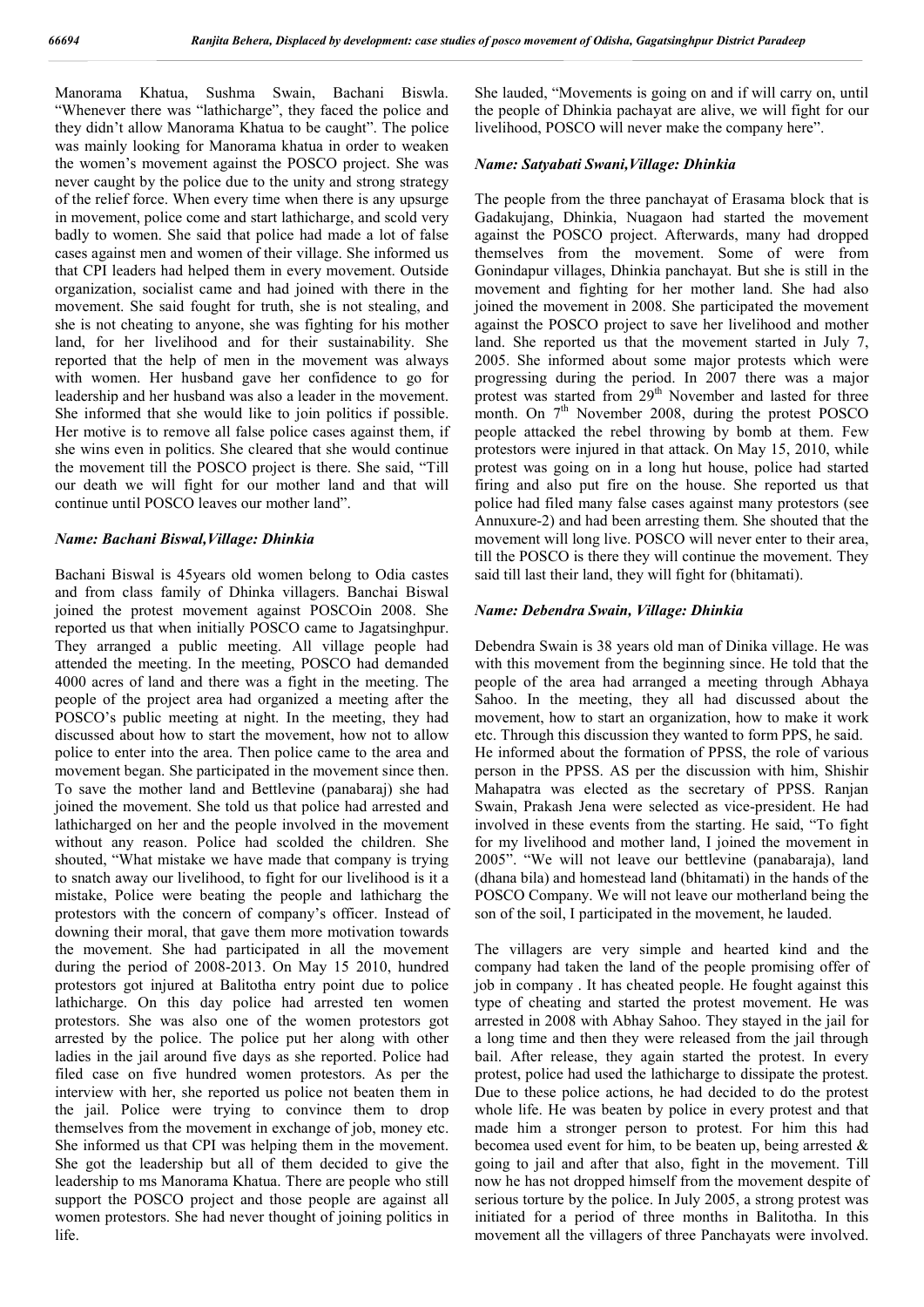He was arrested in 2007 and he was kept in jail for two months. In 2008, Abhaya sahoo was arrested and was kept in jail for 14 months. Abhay Sahoo was arrested for second time and stayed in jail for a period of six months. After the arrest of Abhay Sahoo, Surendra Swain, Shishir Mahapatra and few strong leaders had continued the movement. As of now, there are false cases against thousands of protestors. While discussing with him, he informed that Debendra Swaien was there in jail for two months. The police had beaten Debendra swain while he was in jail. Protestors had tried to rescue him but the police didn't release him. It was threatened that whoever would go for releasing Debendra Swain on bail, that person would be sent to jail. Surendra talked about the company's action related to enforce the protest. Company's people had come to the project area but the company sent other people to threat the people. The company also took the help of police and the police used to beat and arrest the protestors. In other words company was involved itself indirectly in the conspiracy against the rebel. He discussed with us about the involvement of politics in support of the movement. Initially congress, BJP and CPIM had helped for the movement. But as of now, only CPI is the only political party which is helping the villagers in the in protest movement. Apart from the CPI some of outside activists have also been involved in the movement. He is one of the strongest leaders out of all the activists. He used to stand stay in the front line of the protest. He has become a strong activist to handle the movement. He is fighting for his mother land, livelihood and the future of the area. He told that he liked to join the politics. He lauded, "until POSCO leaves the area, the movement will go on, I shall also protect my mother land till I am alive".

#### *Name: Babuli Rout,Village: Dhinkia*

Babuli Routis 42 years old from Dhinkia village. He joined the movement to save guard his birth place since 2005. He was arrested and in December 2008, he was again arrested for the second time by the police. Till now, they had been more than 35 police cases filed against him. He said that in every protest, police used lathicharge to dissipate the protestors. When police come to the movement, they start convincing the protestors to drop out from the movement and when it fails they start using tear gas and lathicharge. Police had arrested the strong leaders and those who stood in front line of the protest. The company had tortured the villagers of the area through indirect way. He was interested to join the politics, if gets an opportunity, he reported. "To save our livelihood I will continue the protest, I may even die but I will never drop out of the movement", he lauded.

### *Name: Abhay Sahoo,Village: Dhinkia*

When Odisha government signed the MoU with POSCO, on June 22 2005, people of Jagatsinghpur particularly from project affected area. We have made a strong commitment to start the protest against the project. On that they had called for a gathering of villagers of the three panhayat. Within their understanding, they had arranged a Gramasabha. In that gramasabha, they had discussed about how to face the company. He has been involved in the movement from 2005. In this movement, they have created an oraganisation and they named it as "POSCO Pratirodha Sangram Samiti". They had elected secretary and president and Abhay is taking care of the work. The members of PPSS have not dropped themselves from the protest from 2005 till now. They all have promised

themselves not to allow POSCOCompany to start its activities in the area. Mr. Abhay Sahu started ''I joined to save my mother land, for the land where I took my birth, for our village, for our livelihood, for our people, I have joined the movement. I have strong commitment not to tolerate the takeover of my mother land to a foreign company.''

Further he added, 'This place is my birth place. We are using her for our livelihood. We are getting huge revenue from the bettle vine (panabaraj), Peddy cultivation, and fishing. A ten year child can earn upto Rupees 10,000 per month from the peddy cultivation. There is no other place where peddy cultivation is done twice in a year except Erasama block. From fishing also good revenue is collected. With one bettle vine (panabaraj) one can easily live his/her life. That person can earn one to two lakh per year. The company can never give them that amount in exchange of panabaraj. How long we can live with the compensation given by the company by taking out our livelihood. What will happen to the future of these people? That's why I am involved in the movement. To protect peddy, Bettle & fish culture (Dhana,Pana,Mina), I have organized movement. On what right, a foreign company can snatch the livelihood of these innocent people. The company is going to grab the livelihood of these innocent people and to protect them I have started the movement. Further he said when I started this protest I became the target of Government, Police and the company people. After the starting of the movement, I am unable to go out of this area. Police has kept a look close at me. I am hidden myself in the villages. I stayed in outs and thousands of women keep guarding around me. Even I don't know how my life has been spent for last seven years. I cannot go outside. Because of this, we have a gate around the Dhinkia village beyond that gate, I am unable to go to my own village also". Every member of PPSS are positively involved in the movement. We are demanding justice from the company and state Government. "We will win and POSCO will go from here" he said "Until POSCO moves back, this movement will go on" he concluded.

# **Voices of posco affected children**

We have interacted with some children of these families who were affected by POSCO project. As the children had participated in the protest movement. It was interacting to note the voices of some of these children in the context of our study.

#### *Name: Jaganatha Das, Village: Patana, Dhinkia GP*

Jagannath Das is 11 years old who lives in the village Patna of Dhinkia panchyat Which comes under Jagatsinghpur district Mr. Bangale Das and Ms Nehane Das,her parents used to discuss about the movement in their family. He was studying in 6th class, Maa Fulakhai U. P School*,* in that area*.* Jagannath Das says "I dream to be an engineer"**.** My family currently has sufficient income and we are able to save money for my future requirement of study. Once POSCO project is built here, our livelihood will be destabilized. And none knows what will happen to my study. Why should I end up becoming a labourer forPOSCO Company?"

# *Name:Jiitendra Dalai, ,Village: Patana, Dhinkia GP*

Jitendra Dalai is 12 years old who lives in the village Patna of Dhinkia panchyat . Which comes under Jagatsinghpur district